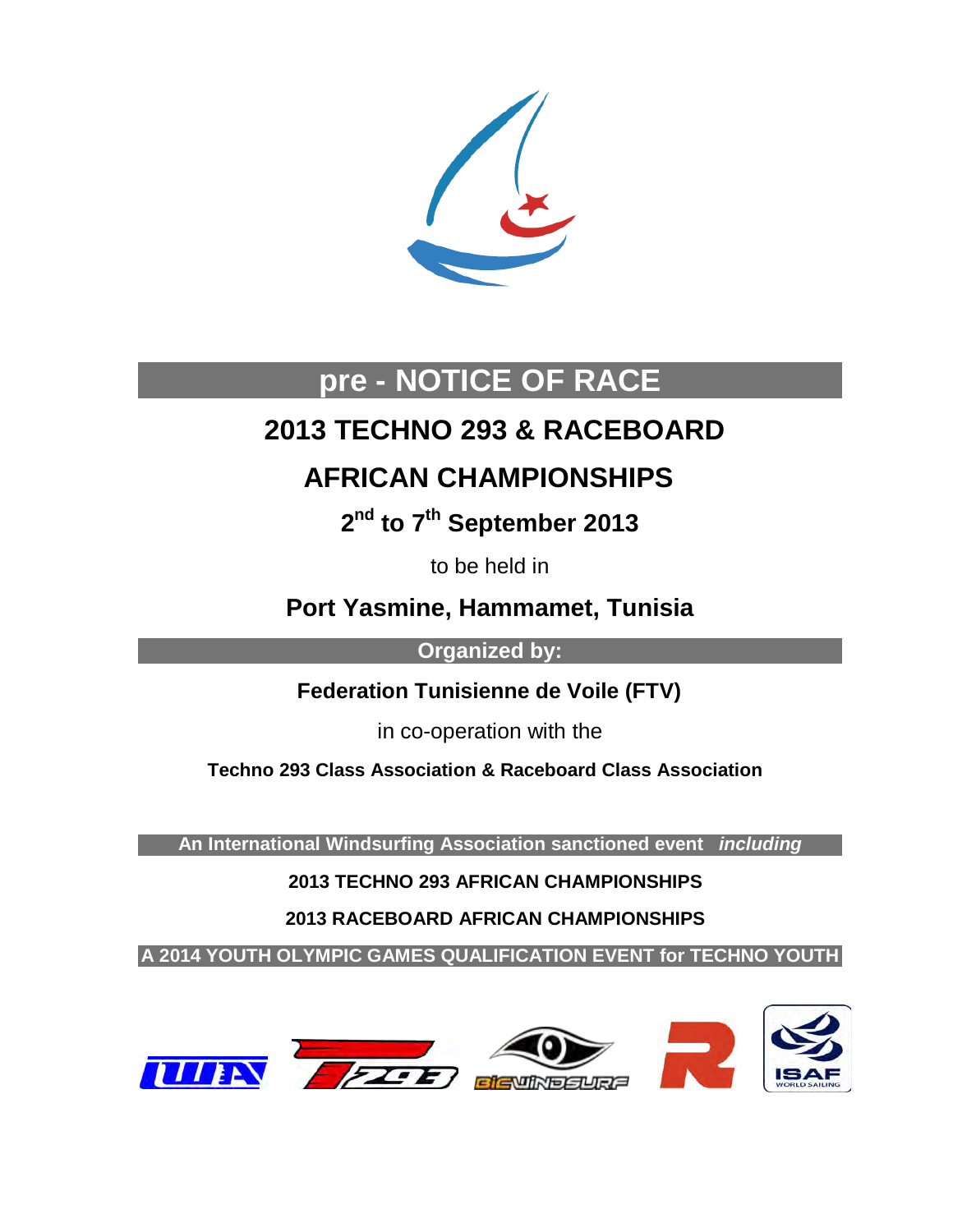# **1 RULES**

- 1.1 The event will be governed by the rules as defined in The Racing Rules of Sailing Windsurfing Competition Rules (WCR).
- 1.2 The Championship Rules of the participating classes as amended by SI's.
- 1.3 Class Rule amendments: Techno NoR #8.5; Raceboard NoR #8.6.
- 1.4 No national prescriptions will apply.
- 1.5 If there is a conflict between languages the English text will take precedence.
- **1.6 The Techno 293 Youth Championships is the Continental Qualification Event for the 2014 Youth Olympic Games (YOG) –** [ISAF YOG Qualification System.](http://www.internationalwindsurfing.com/userfiles/documents/Nanjing_2014_Qualification_System_ISAF.pdf) The top ranked male competitor and top ranked female competitor from an African country in the Youth (under 17) Championship, shall qualify that country to compete in the Boy's Windsurfer and Girl's Windsurfer events in the YOG. To qualify a country a competitor shall be born between  $1<sup>st</sup>$  January 1997 and 31 $<sup>st</sup>$  December 1998.</sup>

# **2 ADVERTISING**

Boards may be required to display advertising chosen and supplied by the organizing authority. ISAF Regulation 20 'Advertising Code' shall apply.

## **3 CLASSES AND DIVISIONS**

- 3.1 The participating classes and divisions shall be:
- 3.1.1 Techno 293 Class Junior Boy & Girl; Youth Boy & Girl; Open Men & Women.
- 3.1.2 Raceboard Class Men & Women; Youth Men & Women

# 3.2 **Age Divisions**:

- 3.2.1 A Techno Junior shall be under 15 years of age (born in 1999 or not later than 2002).
- 3.2.2 A Techno Youth shall be under 17 years of age (born in 1997 or not later than 2000).
- 3.2.3 A Techno Open (A17) sailor shall be aged 17 years or older (born in 1996 or earlier).
- 3.2.4 A Raceboard Youth shall be under 20 years of age (born in 1994 or not later than 1998).
- 3.2.5 A Master shall be a man aged 35 or older (born in 1977 or earlier) or a woman aged 30 or older (born in 1982 or earlier).
- 3.3 A minimum of 5 competitors is required to constitute a division.

# **4 ELIGIBILITY AND ENTRY**

- 4.1 All entries shall meet the requirements of ISAF Regulation 19-Eligibility Code.
- 4.2 Competitors shall be members of a National Class Association which is a paid up member of the relevant international class association, or of the IWA. Membership formalities can be completed on site.
- 4.3 Eligible competitors may **[enter online](https://adobeformscentral.com/?f=fPoOYVdkQ9329KJqpFEH3g)** (credit/debit card payment required) or **[enter](https://adobeformscentral.com/?f=DvC3-kb96lh8VVT*RIL95Q)  [and pay by bank transfer](https://adobeformscentral.com/?f=DvC3-kb96lh8VVT*RIL95Q)** (bt).

The following shall be presented upon registration:

- Evidence of valid third party insurance
- Proof of age
- **[Emergency Contact & Health Information Form](https://adobeformscentral.com/?f=XzMa-Wpa7jSrDMQMMuQqTQ)** *for those under age of 18*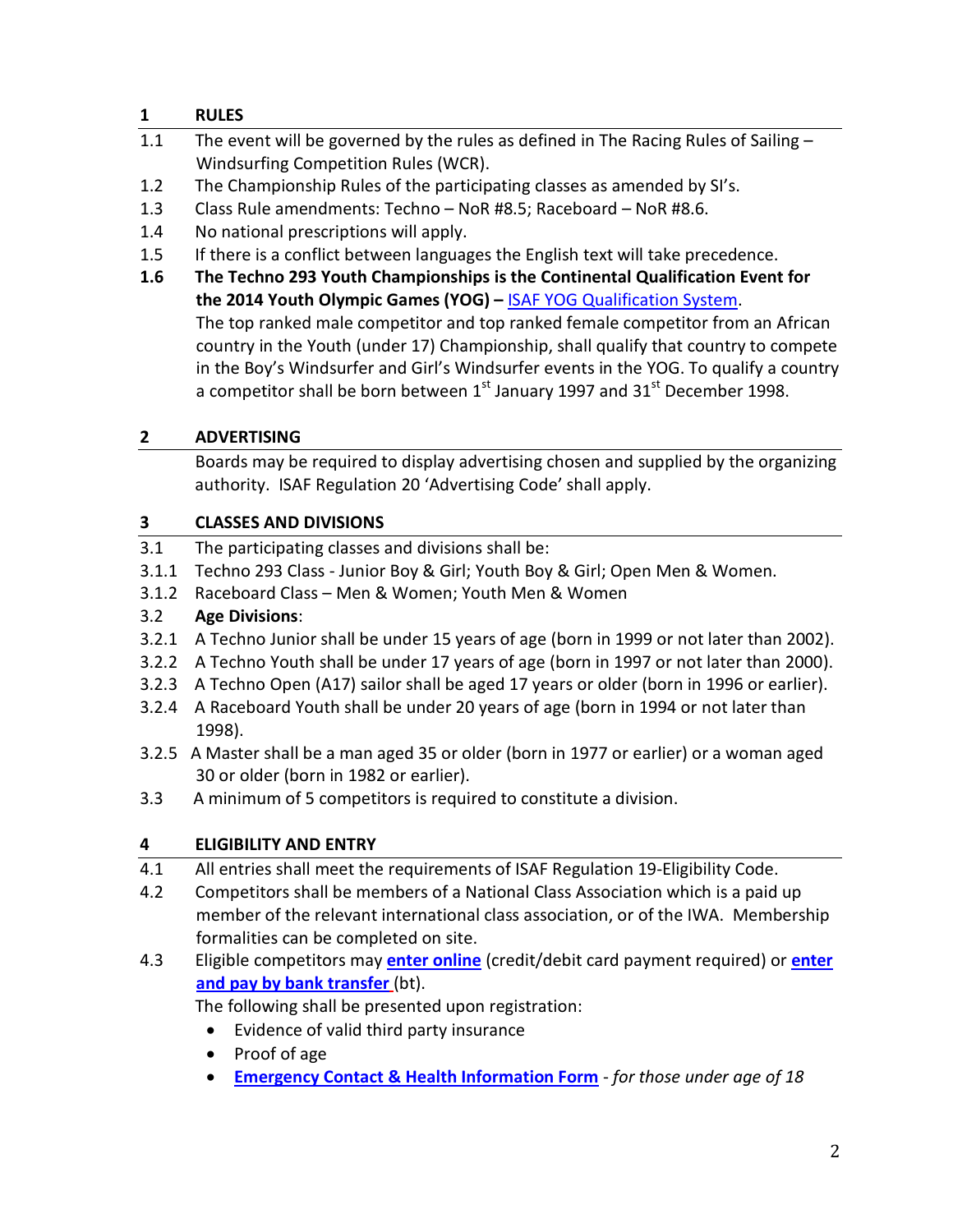4.4 Coaches and support personnel may **[enter online](https://adobeformscentral.com/?f=C9v9isVENOIGOFhpcCWenA)** (credit/debit card payment required) or **[enter and pay by bank transfer](https://adobeformscentral.com/?f=aQmz*xR90w0BkNMmvW7u9w)** (bt).

The following shall be presented upon registration:

- Boat Driving Licence (if applicable)
- Evidence of valid third party insurance

#### **5 ENTRY FEES**

- 5.1 The required fees are: Techno & Raceboard 50 euro.
- 5.2 Late entries by competitors, accepted at registration, may incur late entry fee of 20 euro.
- 5.3 A Coach entry fee of 30 euro is required for coaches and support personnel.
- 5.4 Entry fees paid at registration shall be paid in cash euro.

## **6 RACE FORMAT**

- 6.1 The Championship shall be a single discipline, *course racing,* "open entry" event.
- 6.2 Men and women, boys and girls, may race together, depending on entry numbers.
- 6.3 Classes shall have separate starts.
- 6.4 The Techno Class shall race a maximum 3 races per day, in a maximum 12 race series.
- 6.5 The Raceboard Class shall race a maximum 4 races per day, in a maximum 15 race series.
- 6.6 Three races are required to validate the championship for each class.

#### **7 SCHEDULE**

7.1

| Sat/Sun 31Aug/1Sept      |                         | Arrival and training                                          |
|--------------------------|-------------------------|---------------------------------------------------------------|
| Monday 2 September       | $09:00 - 17:00$         | Registration                                                  |
| Monday 2 September       | 15:00<br>17:00<br>19.00 | Practice Race<br>Coaches meeting<br><b>Opening Ceremony</b>   |
| Tue 3 to Fri 6 September | 11:00                   | Racing                                                        |
| Saturday 7 September     | 11:00<br>15:00<br>18:00 | Racing<br>Last warning signal<br><b>Prize Giving Ceremony</b> |
| Sunday 8 September       |                         | Departure                                                     |

7.2 The first possible warning signal will be made each day at 11:00hrs, except on the 2 September when the first warning signal for a practice race will be made at 15:00hrs.

# **8 EQUIPMENT & EQUIPMENT INSPECTION**

- 8.1 An Equipment Inspection Form shall be completed and returned to the Event Equipment Inspectors by the close of registration.
- 8.2 Equipment inspections may be made at any time during the event.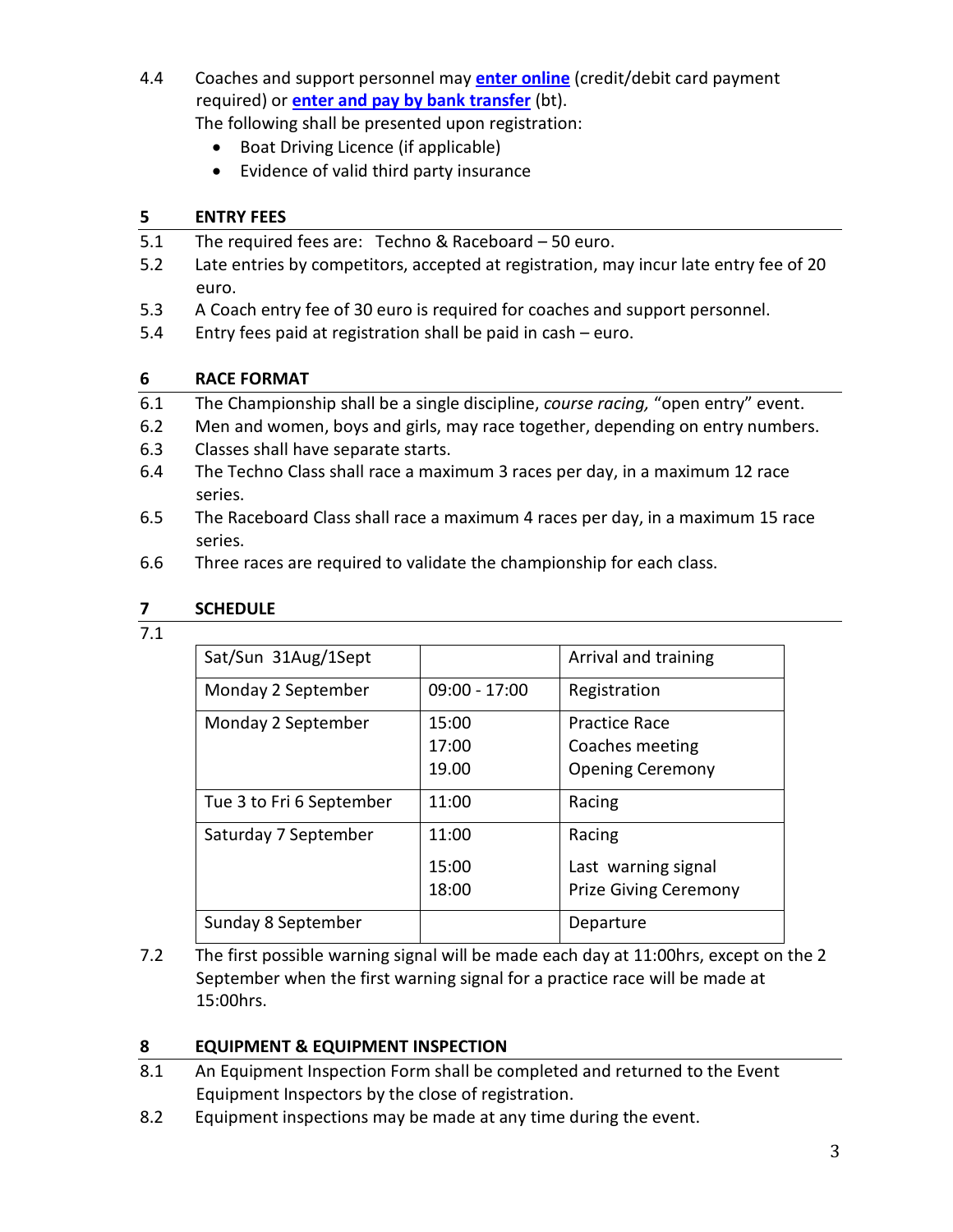- 8.3 Upon completion of registration and until the end of the event, at all times when ashore except when launching and retrieving, all equipment shall be kept in their assigned places at event site. Removal of any equipment from the event site requires prior written approval from the race committee. Access to equipment in the storage area during certain hours, including hours of darkness may be restricted.
- 8.4 Unless otherwise directed by the organizing authority, boards and equipment shall be launched and retrieved from the designated area at the event site.
- 8.5 **Techno**. Competitors in the Techno Junior (under 15) division may use either the 5.8 OD sail/rig OR any sail of 5.5sqm, or less, as the change-down from the 6.8 OD. Any aluminium boom or carbon mast (not exceeding 75% carbon) may be used with the 5.5 change-down sail.
- 8.6 **Raceboard**. Competitors in the Raceboard Youth division are limited to registering a production board of 310 cm, or less, in length.

## **9 SAILING INSTRUCTIONS**

The sailing instructions (SI's) will be available upon registration. Any changes to the SI's shall be approved by the Class Representative at the event.

## **10 COURSES**

Courses will be as described in the sailing instructions.

## **11 PROTEST COMMITTEE**

A Protest Committee will be appointed in accordance with WCR 91 (a).

#### **12 SCORING**

Scoring will be according to the WCR Appendix A.

# **13 SUPPORT BOATS**

Support boats shall be registered at the race office. Limited charter may be available and may be applied for at  $-\frac{ftv@fv.org.th}{ftv@fv.org.th}$ 

#### **14 SAFETY**

- 14.1 If personal buoyancy is prescribed every competitor and support boat crewmember shall wear a personal flotation device that shall conform to the minimum standard of ISO 12402-5 (level 50), or as specified in the SI's.
- 14.2 Personal buoyancy is mandatory for all competitors under 17 years of age and for any competitors while the Y flag is displayed.

#### **15 PRIZES**

- 15.1 Prizes will be awarded to the first three competitors of each properly constituted class /division. Properly constituted divisions will be posted on the official notice board after the completion of registration.
- **15.2** The first Techno Junior boy and girl shall be known as the **2013 Techno 293 Junior African Champion.**
- **15.3** The first Techno Youth boy and girl shall be known as the **2013 Techno 293 Youth African Champion.**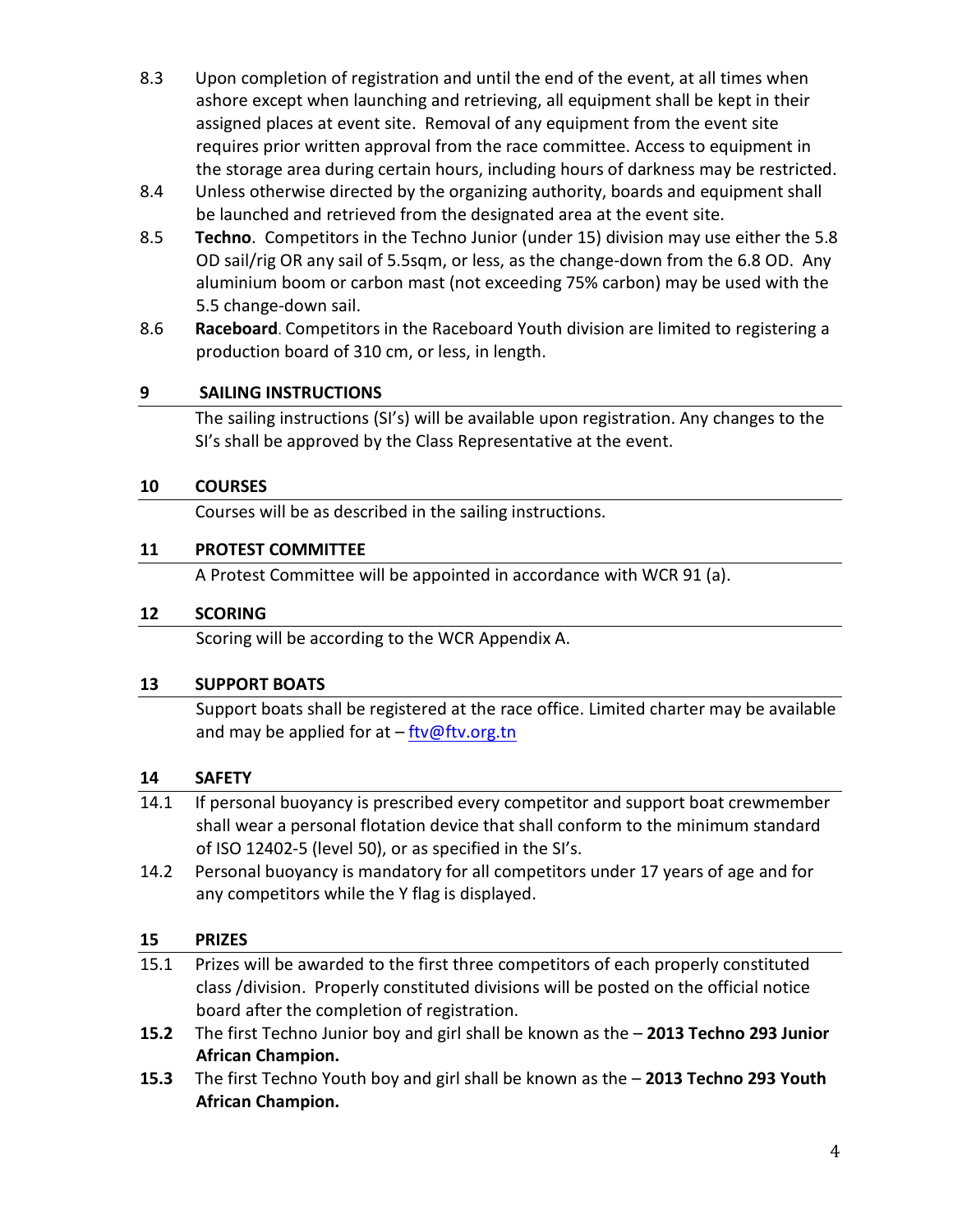- **15.4** The first Raceboard man and woman shall be known as- **2013 Raceboard African Champion.**
- **15.5** The first Raceboard Youth boy and girl shall be known as the- **2013 Raceboard Youth African Champion.**
- **15.6** The first Raceboard Master man and woman shall be known as the **2013 Raceboard Masters African Champion.**

#### **16 OFFICIAL CEREMONIES**

Competitors are requested to attend the event's social functions; however, the organising authority may refuse entry to those whose standard of attire is not commensurate with the occasion. **Prize winners may forfeit prizes for non attendance at the prize giving ceremony.**

# **17 DISCLAIMER OF LIABILITY**

Competitors participate in the event entirely at their own risk, see WCR 4 - Decision to Race. The organising authority or any of their officials or representatives or the sponsors or their officials or representatives will not accept any liability for material damage or personal injury or death sustained in conjunction with or prior to, during or after the event.

## **18 INSURANCE**

Each participating board shall be insured with valid third party liability insurance with a minimum cover of 300,000 euro per event or the equivalent.

# **19 RIGHT TO USE NAME AND LIKENESS**

In registering for the event, competitors automatically grant to the Organising Authority the right in perpetuity to make, use and show from time to time at their discretion, any motion pictures, still pictures and live, taped or filmed television and other reproduction of them, taken during the period of the event, for the said Event as defined in the Notice of Race and Sailing Instructions in which he/she participates without compensation.

#### **20 FURTHER INFORMATION**

- 20.1 Registration will take place at the Race Centre in Port Yasmine.
- 20.2 For further information please contact: **Amira Jenhani**

**E-mail: [ftv@ftv.org.tn](mailto:ftv@ftv.org.tn) Telephone: +216 71750878**